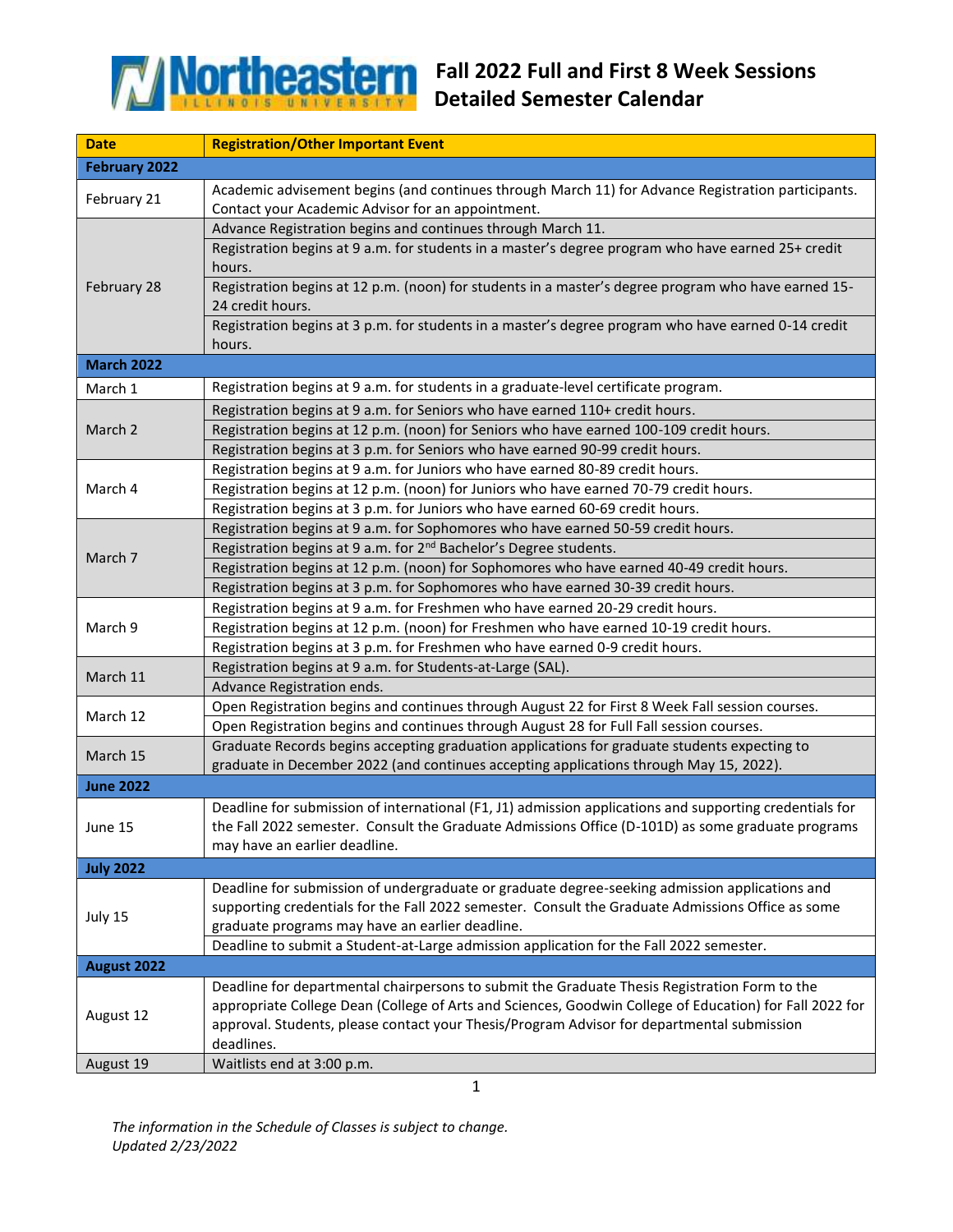

## **Fall 2022 Full and First 8 Week Sessions Detailed Semester Calendar**

|                | Deadline for college Deans to submit the Individualized Study Registration Form for both Independent<br>Study and Tutored Study to the Provost's Office for Fall 2022. Students, please contact your program<br>advisor/chairperson for departmental submission deadlines. |
|----------------|----------------------------------------------------------------------------------------------------------------------------------------------------------------------------------------------------------------------------------------------------------------------------|
| August 20      | Academic Advising, Enrollment Services, Financial Aid and Student Payment Services open from 9:00<br>a.m. until 12:00 p.m.                                                                                                                                                 |
| August 22      | Semester begins.                                                                                                                                                                                                                                                           |
|                | Open Registration ends for the First 8 Week Fall session.                                                                                                                                                                                                                  |
| August 23      | Change of Registration begins for the First 8 Week Fall session and continues through August 27.<br>Beginning August 23, departmental approval will be required to register for all classes.                                                                               |
| August 27      | Academic Advising, Enrollment Services, Financial Aid and Student Payment Services open from 9:00<br>a.m. until 12:00 p.m.                                                                                                                                                 |
|                | Change of Registration ends for First 8 Week Fall session courses.                                                                                                                                                                                                         |
|                | Last day to drop a course from the First 8 Week Fall session and receive a 100% refund/credit of tuition<br>and fees (less \$10 withdrawal fee for students withdrawing from all courses.                                                                                  |
|                | Last day to drop a course from the First 8 Week Fall session and not be assigned a "W" (withdrawn)<br>grade.                                                                                                                                                               |
|                | Last day to apply for the Pass/Fail Option for First 8 Week Fall session courses with Enrollment Services                                                                                                                                                                  |
|                | Last day to apply for the Audit Option for First 8 Week Fall session courses with Enrollment Services                                                                                                                                                                      |
|                | Open Registration ends for the Full Fall session.                                                                                                                                                                                                                          |
| August 28      | 50% tuition and fees refund/credit period begins for the First 8 Week Fall session and continues<br>through September 4.                                                                                                                                                   |
| August 29      | Change of Registration begins for the Full Fall session and continues through September 2. Beginning<br>August 29, departmental approval will be required to register for all classes.                                                                                     |
|                |                                                                                                                                                                                                                                                                            |
| September 2022 |                                                                                                                                                                                                                                                                            |
|                | Change of Registration ends for Full Fall session courses.                                                                                                                                                                                                                 |
|                | Last day to drop a course from the Full Fall session and receive a 100% refund/credit of tuition and fees                                                                                                                                                                  |
| September 2    | (less \$10 withdrawal fee for students withdrawing from all courses).                                                                                                                                                                                                      |
|                | Last day to drop a course from the Full Fall session and not be assigned a "W" (withdrawn) grade.<br>Last day to apply for the Pass/Fail Option for Full Fall session courses with Enrollment Services                                                                     |
|                | Last day to apply for the Audit Option for Full Fall session courses with Enrollment Services.                                                                                                                                                                             |
|                | Last day to waive the mandatory parking fee with Student Payment Services                                                                                                                                                                                                  |
| September 3    | 50% tuition and fees refund/credit period begins for the Full Fall session and continues through<br>September 19.                                                                                                                                                          |
|                | Last day to drop a course from the First 8 Week Fall session and receive a 50% refund of tuition and                                                                                                                                                                       |
| September 4    | fees (less \$10 withdrawal fee for students withdrawing from all courses).                                                                                                                                                                                                 |
|                | Labor Day Holiday-University Closed/No Classes                                                                                                                                                                                                                             |
| September 5    | 25% tuition and fees refund/credit period begins for the First 8 Week Fall session and continues<br>through September 11.                                                                                                                                                  |
| September 11   | Last day to drop a course from the First 8 Week Fall session and receive a 25% refund of tuition and<br>fees (less \$10 withdrawal fee for students withdrawing from all courses). No refund of tuition and fees<br>starting September 12.                                 |
| September 12   | No refund/credit period of tuition and fees begins for the First 8 Week Fall session and continues<br>through September 23.                                                                                                                                                |